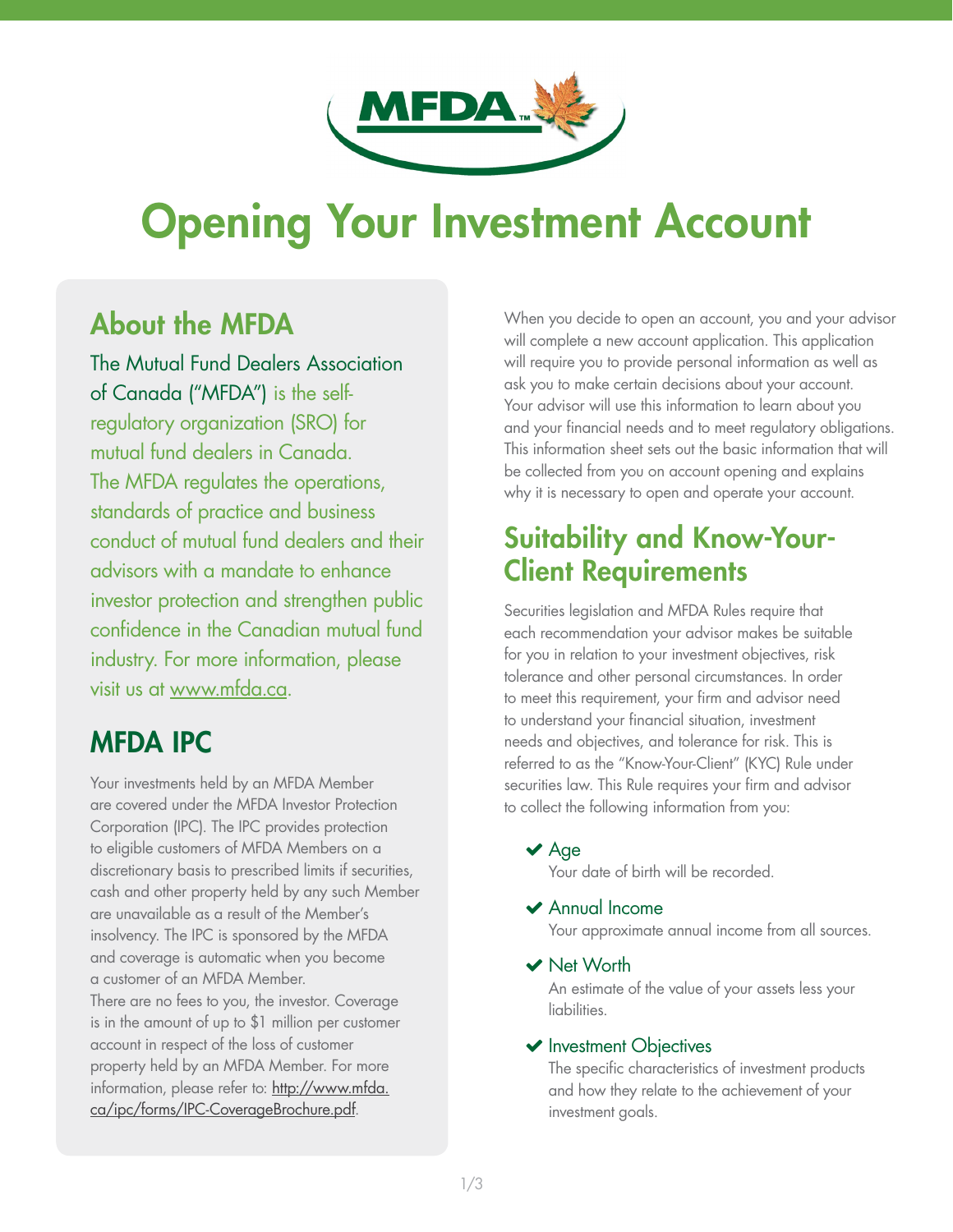# **▼** Time Horizon

This is the period from now to when you will need to access a significant portion of the money you invest in the account.

### $\blacktriangleright$  Investment Knowledge

This is your understanding of investing, investment products, and their associated risks.

# $\blacktriangleright$  Risk Tolerance

This is your willingness to accept risk and your ability to withstand financial losses.

For certain types of investment strategies, you may be asked for more detailed information on your income, expenses, and net worth. Your firm and advisor will assist you in understanding what these terms mean and how they relate to the specific investments recommended to you.

After you open your account, you need to notify your advisor of any significant events that may change your investment objectives, time horizon, investment knowledge, risk tolerance, income and net worth. For example, your advisor needs to know about:

- Changes to marital status
- Relocation to another province or territory
- New job or job loss
- Long-term illness
- New debt financing
- Major increase or decrease in your financial resources, for example due to inheritance

# Other Information Requirements

In addition to information requirements under the MFDA KYC Rule, your firm and advisor must also comply with obligations under other legislation and regulations. Your firm and advisor may be restricted from opening your account if you do not provide this information.

#### Full Legal Name and Date of Birth

This is required by MFDA *Rules and the Proceeds of Crime (Anti-Money Laundering) and Terrorist Financing Act*. This legislation is designed to prevent the use of the financial system for hiding proceeds of criminal activity or financial terrorist activity.

### $\triangleright$  Proof of Identity

This is required for certain accounts by Anti-Money Laundering legislation. To verify your identity, you may be asked to provide a driver's license, citizenship card, passport, or birth certificate.

### Residential Address and Contact Information

This is required by Anti-Money Laundering legislation and MFDA Rules. This information will allow your

firm to contact you to provide investment advice or notify you of any changes with respect to your investments. This information is also required for account reporting.

#### $\checkmark$  Citizenship

This is required for tax reporting and may be used to determine if you are permitted to purchase certain types of securities.

#### Social Insurance Number

This is required for tax reporting.

#### $\blacktriangleright$  Signature

This is required by Anti-Money Laundering legislation and MFDA Rules.

#### Employment Information

This is required by Anti-Money Laundering legislation and MFDA Rules in order to help your firm and advisor determine suitable investments for you.